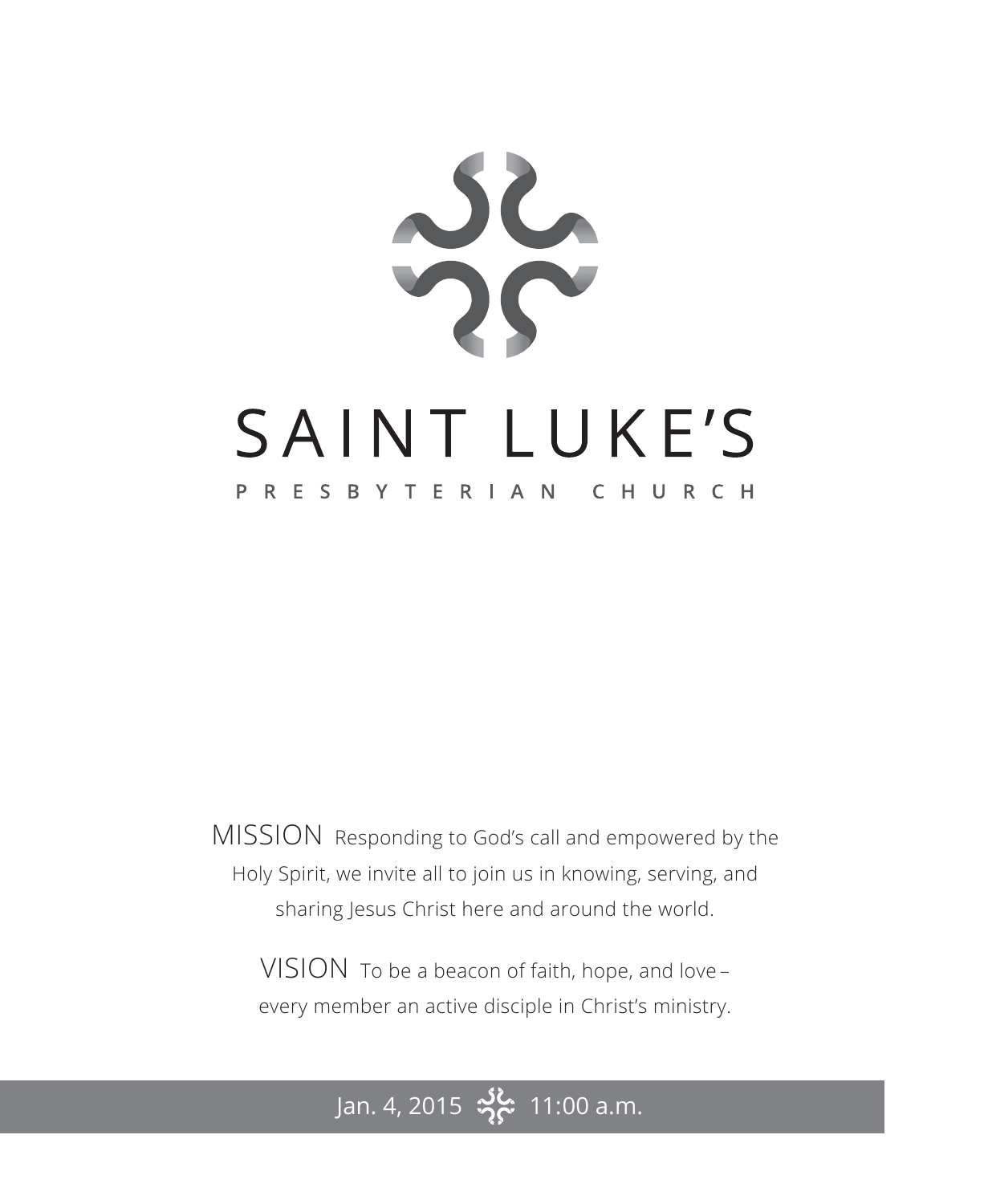

1978 Mount Vernon Road • Dunwoody, Georgia 30338 770.393.1424 • www.slpres.org

# **January 4, 2015**

2nd Sunday After Christmas

#### **Liturgical Color:** White

*White is used on days we celebrate the redemptive work of Jesus Christ, such as Christmas, Easter and Communion Sundays.* 

### **SUNDAY SCHEDULE**

**8:30 a.m.** Chapel Communion Service **9:30 a.m.** Sunday School **11:00 a.m.** Sanctuary Worship Service *Nursery available at all services & Sunday School*

### **SERVING TODAY**

| <b>Acolytes</b> Supervisor, Cathy Rice                                                     |                                        |
|--------------------------------------------------------------------------------------------|----------------------------------------|
|                                                                                            |                                        |
|                                                                                            |                                        |
| Candle Lighter Thomas Rice                                                                 |                                        |
|                                                                                            |                                        |
| Thank you to acolytes Hayley Wolfe, Chris Wolfe,                                           |                                        |
| and Marjee Williams who served on Dec. 28.                                                 |                                        |
| <b>Chancel Guild</b> John & Ellen Massey                                                   |                                        |
| <b>Communion Servers</b> Captain, Ken Painter;<br>Marylyn Brown; Sara Cronan; Anne Hallum; | Mary Nielsen; Lucy Painter; Nancy Self |
| <b>Continental Breakfast </b> Faye Cashwell                                                |                                        |
|                                                                                            |                                        |
|                                                                                            |                                        |
|                                                                                            |                                        |

### **WELCOME, GUESTS!**

We are delighted you are worshiping with us!

**DURING** the Welcome, please print the requested information on the Friendship Pad and pass the Friendship Pad down the pew.

**AFTER** the worship service, please join Deacon Sarah Caverhill, Elder Samantha Holley, and our Pastors in the Narthex (Sanctuary lobby). They will answer questions and provide you with a Guest Packet and a loaf of freshly-baked bread.

**FOR MORE** information about our programs, ministries or membership, please contact one of our Pastors at 770.393.1424.

# **THAT ALL MAY WORSHIP**

**ASSISTIVE** hearing devices, large print hymnals, large print bulletins and pew cushions are available. Please contact an usher for further assistance.



**CHILDREN** are a precious part of our church family, and we encourage all families to include them in worship. Worship notebooks are available on the back ledges of the sanctuary for preschool and elementary ages, and we invite all children to walk up for an age-appropriate message during "Tell Us Our Story" each week. After that time children are welcome to remain in worship, to play and hear a Bible story in child care (PreK and younger), or to learn more about our worship traditions in Faithful Friends (for K, 1st and 2nd grades).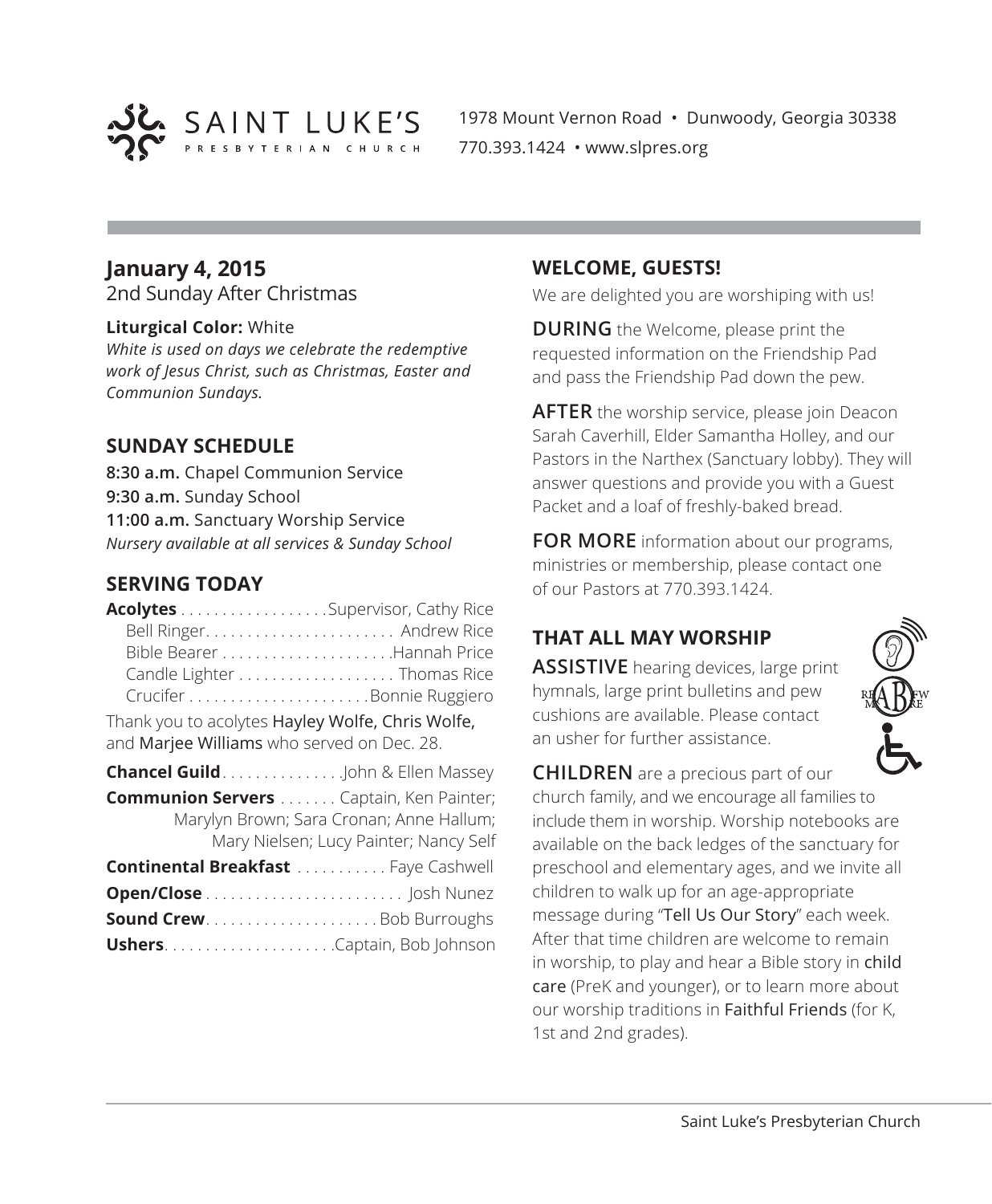# **In Preparation for Worship**

 Lord, you make all things new. You bring hope alive in our hearts and cause our Spirits to be born again. Thank you for this New Year and for all the potential it holds. Come and kindle in us a mighty flame so that all we do as disciples and as Your Son's body in this next year will further Your Realm and witness Your love. Amen

### **Gathering Prayer**

**Prelude** Prelude on the Introit for the Epiphany *Maurice Duruflé* 

### **Welcome & Passing of the Peace**

Leader: May the peace of Christ be with you. **People: And also with you.**

# **Call to Worship** \*

Leader: Let us sing praise to the God of all creation.

- **People: Let us sing praise to the Spirit who gives life to all.**
- Leader: Let us sing praise to Jesus Christ, in whom the fullness of God was pleased to dwell.
- **People: That everything and everyone in all creation might be reunited with God through Christ**
- **All: We sing with the faithful of all ages, tongues and races.**

# \* Hymn #263

**Hymn #263** Immortal, Invisible, God Only Wise *ST. DENIO*

# **Call to Confession**  \*

Leader: The Lord be with you.

**People: And also with you.**

Leader: Let us pray.

### **Prayer of Confession**  \*

 **Eternal God, You who can make all things new, we humbly bring before You the record of our lives in the year that has passed. Where life has been good to us, do not let us take more of the credit than we deserve. Where we have been good to others, help us forget all thoughts of honor and reward. Where we have fallen short, forgive us, and free us from brooding over what is past. Cleanse us by Your mercy, guide us by Your truth, fill us with Your love and lead us forward in hope. We ask through Your Son's holy name...** *(time of silent confession)*

Leader: Lord, in Your mercy,

**All: Hear our prayer, Amen.**

သိုင်္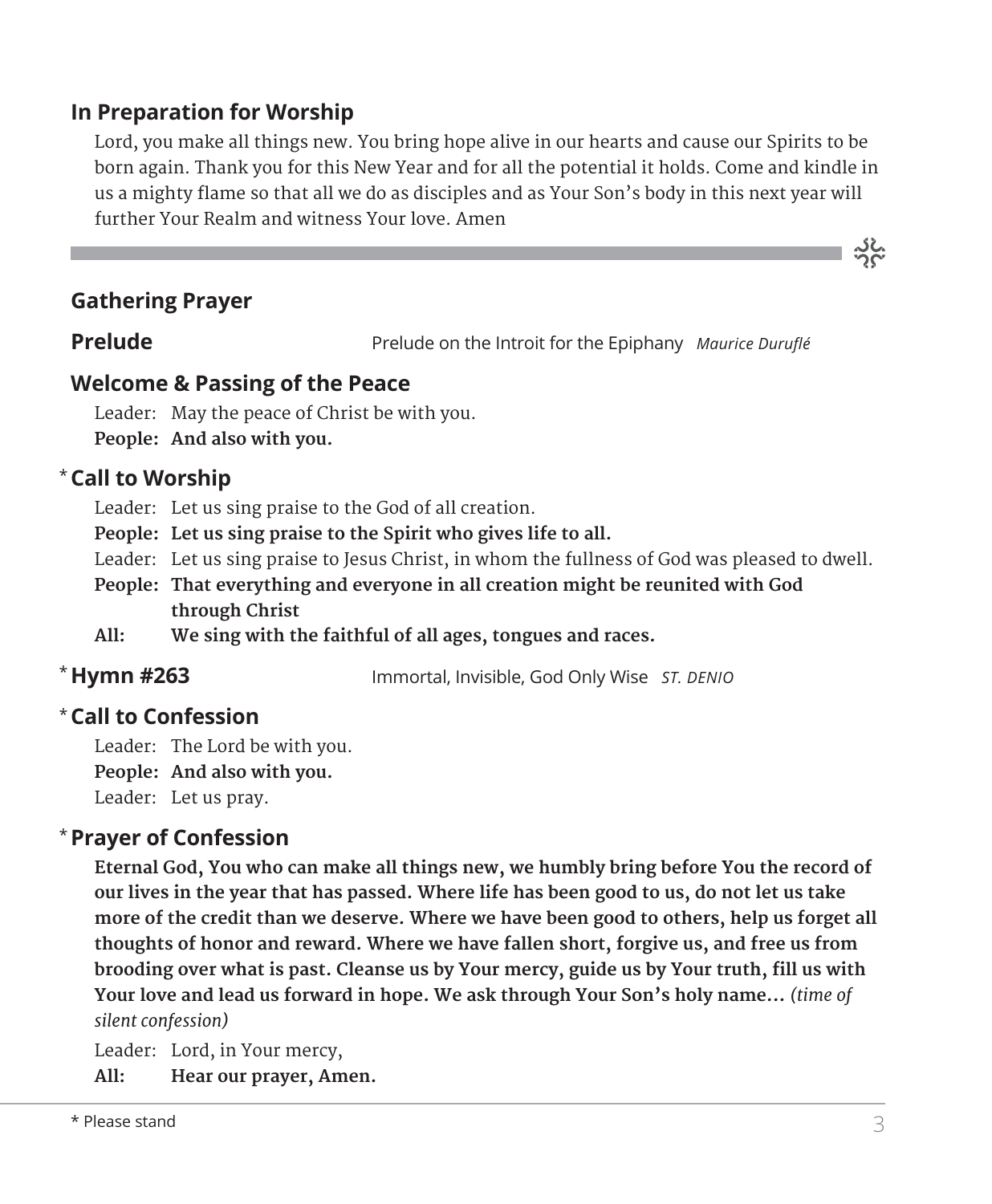# **Assurance of Forgiveness** \*

### **Song of Praise** *GLORIA* \*

**Gloria in excelsis Deo. Gloria in excelsis Deo.**

# **Tell Us Our Story Catherine Anne Thomas**

 Parents may take their young children (through PreK) to our nursery. There will not be a Faithful Friends lesson this week.

# **Morning Prayer & The Lord's Prayer**

 **Our Father Who art in heaven, hallowed be Thy name. Thy kingdom come, Thy will be done, on earth as it is in heaven. Give us this day our daily bread; and forgive us our debts, as we forgive our debtors; and lead us not into temptation, but deliver us from evil. For Thine is the kingdom and the power and the glory, forever. Amen.**

| <b>Old Testament Reading</b>                   | Genesis 1 (selected passages) | Mary Nielsen |
|------------------------------------------------|-------------------------------|--------------|
| Leader: The Word of the Lord.                  |                               |              |
| People: Thanks be to God.                      |                               |              |
| Marcell The other are a real Display of the co |                               |              |

| <b>New Testament Reading</b> |                               | John 1:1-5, 10-14; page 86 |
|------------------------------|-------------------------------|----------------------------|
|                              | Leader: The Word of the Lord. |                            |

**People: Thanks be to God.**

**Sermon Example 20** Underneath are the Words Rev. Steve Vance

# **\* Affirmation of Faith** Nicene Creed

 **We believe in one God, the Father, the Almighty, maker of heaven and earth, of all that is, seen and unseen. We believe in one Lord, Jesus Christ, the only Son of God, eternally begotten of the Father, God from God, Light from Light, true God from true God, begotten, not made, of one Being with the Father; through Him all things were made. For us and for our salvation He came down from heaven, was incarnate of the Holy Spirit and the Virgin Mary and became truly human. For our sake He was crucified under Pontius Pilate; He suffered death and was buried. On the third day He rose again in accordance with the Scriptures; He ascended into heaven and is seated on the right hand of the Father. He will come again in glory to judge the living and the dead, and His kingdom will have no end. We believe in the Holy Spirit, the Lord, the giver of life, Who proceeds from the Father and the Son, Who with the Father and the Son is worshiped and glorified. Who has spoken through the prophets. We believe in one holy catholic and apostolic church. We acknowledge one baptism for the forgiveness of sins. We look for the resurrection of the dead, and the life of the world to come. Amen.**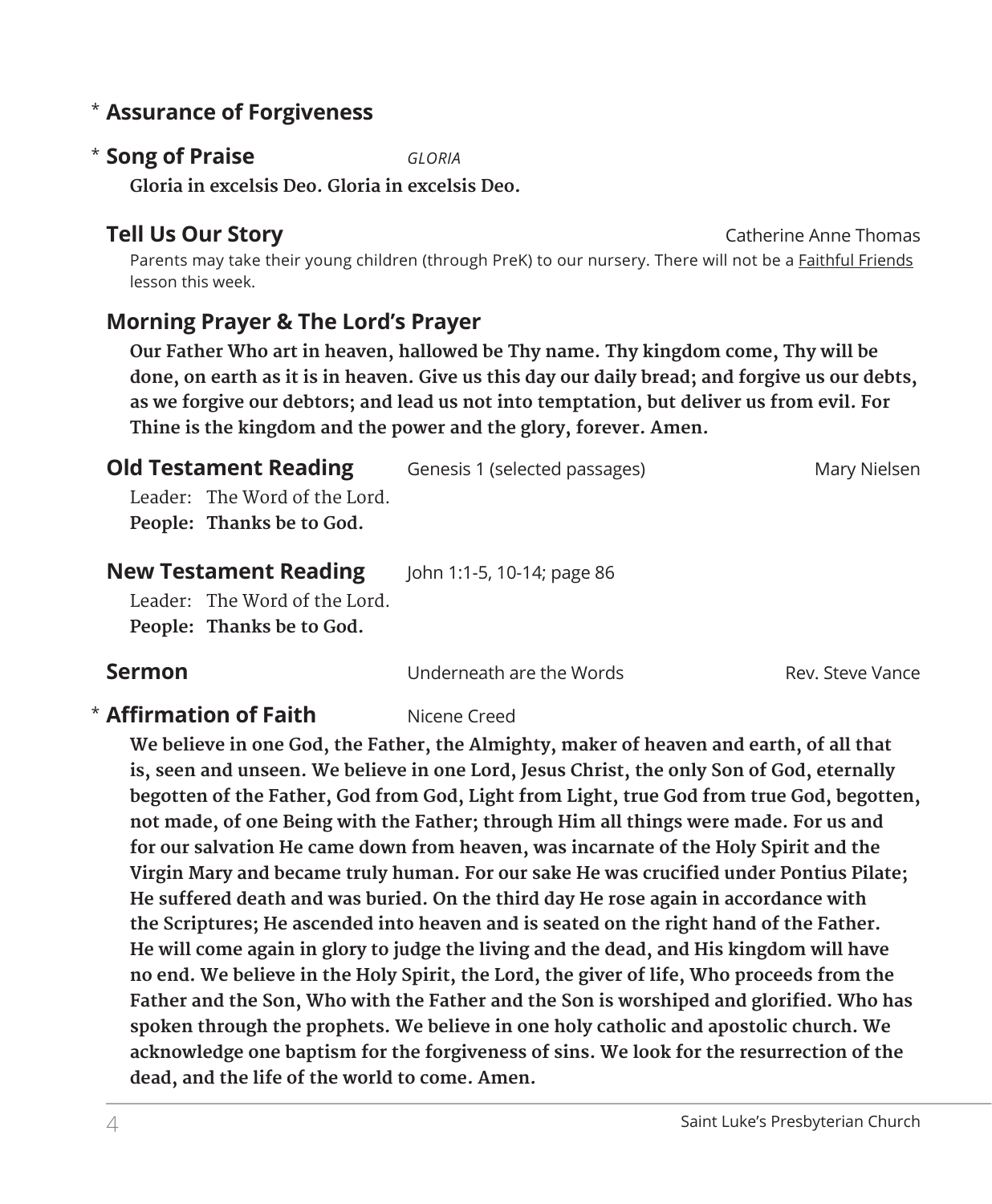

# \* **Prayer of Dedication**

# **The Lord's Supper**

 When coming forward for Communion, please kneel at the closest available space to the center aisle. If you would like to be served where you are sitting, please raise your hand as the communion servers come down the center aisle and you will be served by intinction (dipping the bread in the cup). Everyone is invited to participate in the sacrament. Children who have discussed the sacrament with their parents and/or a pastor are welcome. A server with gluten-free bread will be standing at the center aisle. If you prefer gluten-free bread, please indicate your preference as you approach. Parents, please note the center rings of the communion are filled with wine. Only the outer ring is filled with grape juice.

| <b>Communion Music</b> | I Want to Walk as a Child of the Light arr. Wayne Wold<br>Word of God Come Down on Earth arr. Frederick Frahm<br>We Three Kings of Orient Are Janet Linker |  |
|------------------------|------------------------------------------------------------------------------------------------------------------------------------------------------------|--|
| * Hymn #327            | O Word of God Incarnate MUNICH                                                                                                                             |  |
| $^{\star}$ Benediction |                                                                                                                                                            |  |
| * Postlude             | Brightest and Best of the Stars of the Morning arr. Wold                                                                                                   |  |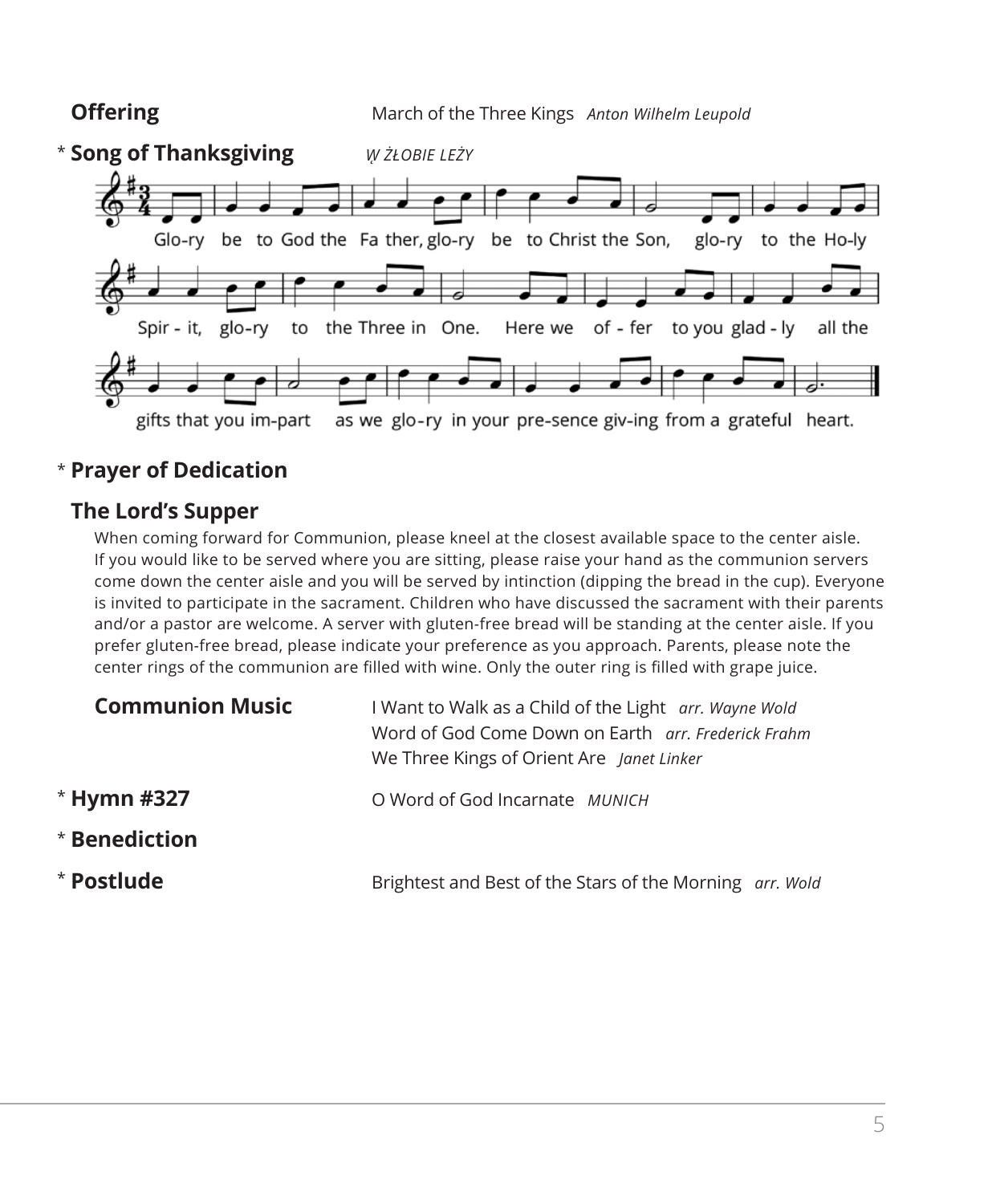

### **Music Ministry**

Clair Maxwell: clairmaxwell@slpres.org / 770.393.1424 ext. 227

**GIVE THE GIFT OF MUSIC** Consider donating one or more copies of the new Presbyterian hymnal, *Glory to God,* in honor or memory of loved ones as a unique and meaningful Christmas gift. The cost is \$20 per hymnal, and it is an enduring way to contribute to the worship and musical life of this congregation for years to come. Contact Liz Catlett or Clair Maxwell in the church office to make your contributions, and plan to be a part of the hymnal dedication and celebration on Sun., Feb. 8, 2015 at 4 p.m.

**FRIENDS OF MUSIC** We gratefully appreciate your financial support of the Celebrate the Arts concert series at any level. If you would like to make a contribution and become a Friends of Music patron, please contact Clair for more information or donate online at slpres.org.



# **Adult Ministry**

Shannon Dill: shannondill@slpres.org / 770.393.1424 ext. 229

| <b>ADULT SUNDAY SCHOOL CLASSES meet</b> |              |
|-----------------------------------------|--------------|
| most Sundays from 9:30-10:30 a.m.       |              |
| The Story of the Bible                  | Rm 145       |
| FINCH (Families in Christ)              | Rm 203       |
| Seasons of the Spirit                   | Rm 231 & 233 |
| <b>Faith Foundations</b>                | Rm 232       |
| Soul Food                               | Rm 234 & 236 |

**DISCIPLE IV CLASS** Tuesdays from 7-9 p.m. in the Session room.

**FRIDAY MORNING MEN'S BIBLE STUDY**  Fellowship and Bible study every Fri. from 6:40-8 a.m. in the Parlor with Dan Joyce.

**REGISTER NOW** for **MOUNTAIN T.O.P. FAMILY WEEKENDS** Your family has a unique opportunity to serve families in the Cumberland Mountains through working and worshiping together. You'll arrive Fri. evening, work in the community on Sat., worship Sat. evening, and leave Sun. morning after breakfast. Spaces fill up quickly, so sign up today at http://mountain-top.org, or contact Shannon Dill with questions. 12 & under: \$50; 13 & up: \$60; \$200 max per family. 2015 Dates: **March 27-29** or **April 10-12.**

**YUCATAN PENINSULA MISSION TRIP** is set for July 5-12, to work side-by-side with our friends at Accion Ministries (friendsofaccion.org)! We will stay in a lovely local hotel in the historic town of Valladolid. This trip is open to adults, and youth (completed 6th grade and up) traveling with at least one parent. Please contact Shannon to learn more about this amazing experience!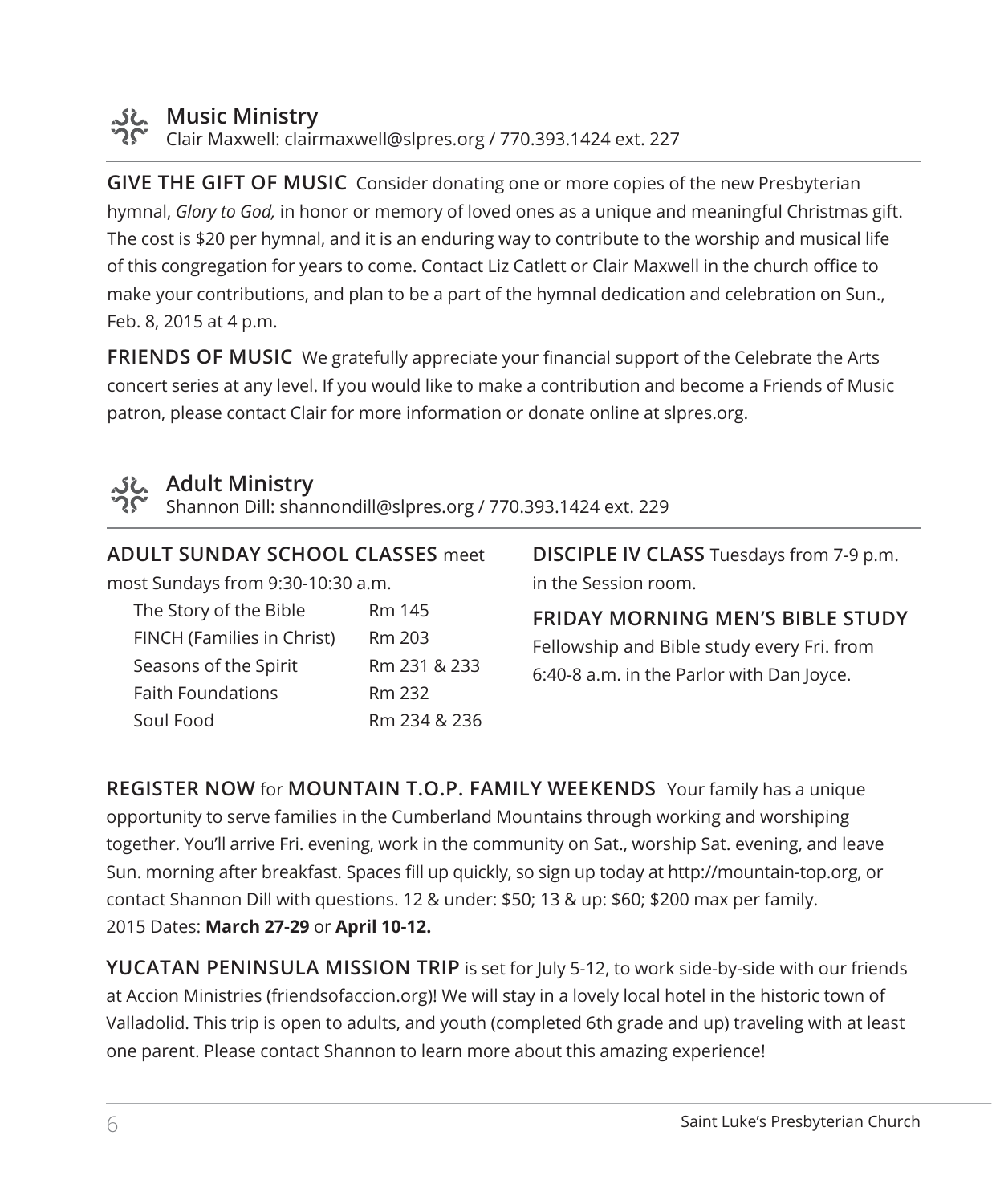### **Youth Connection**

Phil Brown: philbrown@slpres.org / 770.393.1424 ext. 238

- **JAN. 4 9:30 a.m.** Meet in the Youth rooms and go to **Dunkin' Donuts (No Youth Group)**
- **JAN. 11 9:30 -10:30 a.m. Sunday School 5:00-7:00 p.m. Youth Group**

**HS FIRST SUNDAYS:** *Join Emily Wilmesherr for lunch after the 11 a.m. service. (Parents, contact Emily if you can help drive: emilywilmesherr@slpres.org)*

**HS TUESDAY MORNINGS:** *On the 2nd and 4th Tuesdays of the month, meet for breakfast at 6:45 a.m. and then head to school from there. (Call Phil Brown, 970.215.9041, if you have questions or need a ride.)*



**Children's Ministries** (SPLASH!) Catherine Anne Thomas: cathomas@slpres.org / 770.393.1424 ext. 228

**FAITHFUL FRIENDS** resumes Jan. 11.

# SAINT LUKE'S LITTLE SAINTS **PRESCHOOL & KINDERGARTEN**

Registration for the 2015-2016 school year will take place in the following order:

### **January 20: Church Members**

**January 21: Current Families / January 22: New Community Families**

Our website is full of information about our church weekday school program. Please call Carol Perry to schedule tours and classroom observations. We would love for your Little Saint to join us! 770.393.1424, x240

**STAY & PLAY ON FRIDAYS** Saint Luke's Little Saints offers a program called "Stay & Play" for preschoolers on Fri. mornings, 9:15 a.m.–12:15 p.m. Church members: pick up a copy of your *Child Authorization Form* for Children's Ministries (available in the CE office) for quick registration. Contact Carol Perry, 770.393.1424, ext. 240.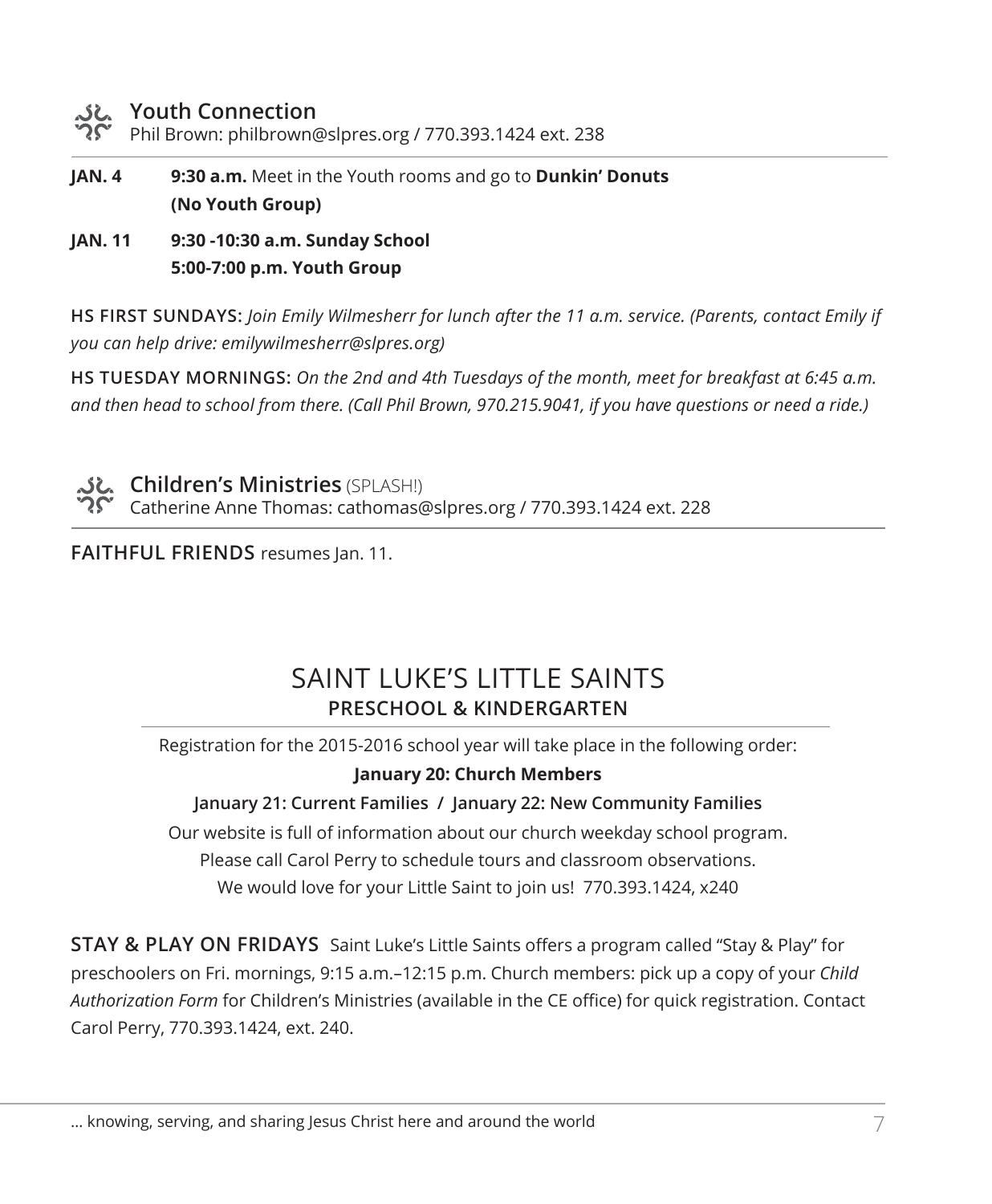### **FEAST RESUMES JAN. 14**

"FEAST" is our Wednesday night fellowship & learning program. More details are in the brochures in the lobby or at slpres.org.

**R.O.C.K. (REACHING OUT THROUGH CROCHETING & KNITTING)** Men and women of any age and skill level are welcome to join us every Wed., 10 a.m. to Noon in the Parlor.

**HELPING HANDS** This ministry matches short term needs (like setting up a computer, driving a member to an appointment, changing light bulbs) with available resources (your time and talents). If you can help, contact Rebecca Strickland: rebstrick@gmail.com, 404.664.5392. If you need a Helping Hand, contact your Deacon.

**MEAL MINISTRY** provides meals for members recovering from a surgery or illness, suffering the loss of a loved one, or celebrating a birth or adoption. If you are interested in delivering a meal or would like more info, please contact Krissy Williams: kcwills7104@yahoo.com.

**SAVE THE DATE!** Saint Luke's annual women's retreat is coming! March 6-8, 2015 at a new location: the Dillard House. Comfortable accommodations and delicious food. Join us for study, fellowship, and fun. We'll get things rolling with a reception on Friday late afternoon and finish with worship on Sunday morning. Catch up with old friends and make new ones. Come be part of this special weekend! Further details and registration info to come.

**PRESBYTERIAN WOMEN** Circle meetings are held monthly in the Parlor the second Mon. at 9:30 a.m. (childcare available) and 7 p.m., and second Tue. at 9:30 a.m. Christy Keohane: christykeohane@yahoo.com.

Saint Luke's office hours are Mon.-Fri., 8:30 a.m. - 4:30 p.m.: **770.393.1424 PRAYER GUIDE** questions or requests should be directed to Sally Hawkins; **CHURCH CALENDAR** requests should be directed to Bonnie Farrar (ext. 225).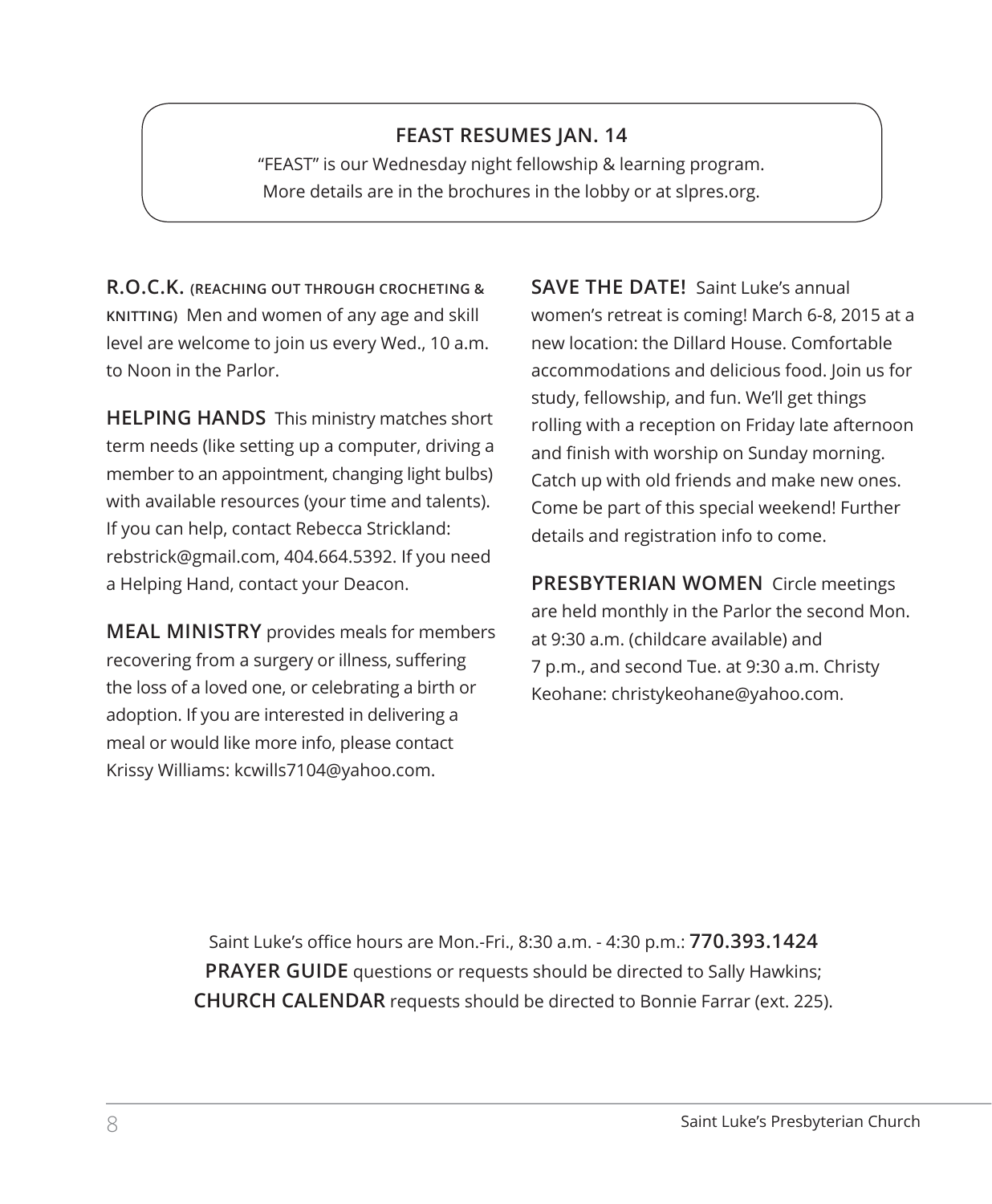**BE A TARTAN TROT SPONSOR!** This year's race is Sat., Feb. 7, and we need your help to put on a successful race. All race proceeds go directly to Youth Mission and Saint Luke's Outreach. Pledge cards are available in the lobby and on the website: tartantrot.com.

**THE PEW RACK COMMITTEE** would like to add a few members to our group. It involves keeping the racks on the backs of the pews filled and straight for each Sunday in your particular month. Please contact Jean Kammerer at 770-522-9612 or kammererj@bellsouth.net.

**MEN'S BREAKFAST** Make way for 2015! Time for the annual legislative update. Plan to enjoy a delicious breakfast on **Jan. 10** at 8 a.m. and listen as Wendell Willard, Tom Taylor and Fran Millar share their thoughts about the upcoming state legislative session. Questions? Contact Daryl Moore: 770.395.6278, 404.993.6203, ddmoore@yahoo.com .

### **FITNESS OPPORTUNITIES**

- > **CHRISTIAN MUSIC ZUMBA** Thurs., 7-8:00 p.m.; \$6 per class. Ciara Simone: CiaraSimone@ yahoo.com / 404.454.7869.
- > **TAI CHI** Tues. & Thurs., 12:30-1:30 p.m.; \$10 per class. Sam Evans: educcons@aol.com / 678.650.2399.

**SERVING THE HOMELESS** We have two opportunities each month to serve the homeless in our community. This is a great way for families, clubs and small groups to get involved. Please sign up on the lobby bulletin board or call Al Bridges at 770.394.6581.

- **> JOURNEY NIGHT SHELTER** Provide dinner for approx. 26 homeless men on the fourth Sunday each month.
- **> INTERFAITH OUTREACH HOME (IOH)** provide and deliver meals on the third Thursday of each month *(reimbursable)*.

**BUY SOME, SHARE ONE** Support local food pantries by buying an extra item every time you go to the grocery store! Donations are collected in the main lobby. Donations go to the Interfaith Outreach Home (IOH) and Community Assistance Center (CAC).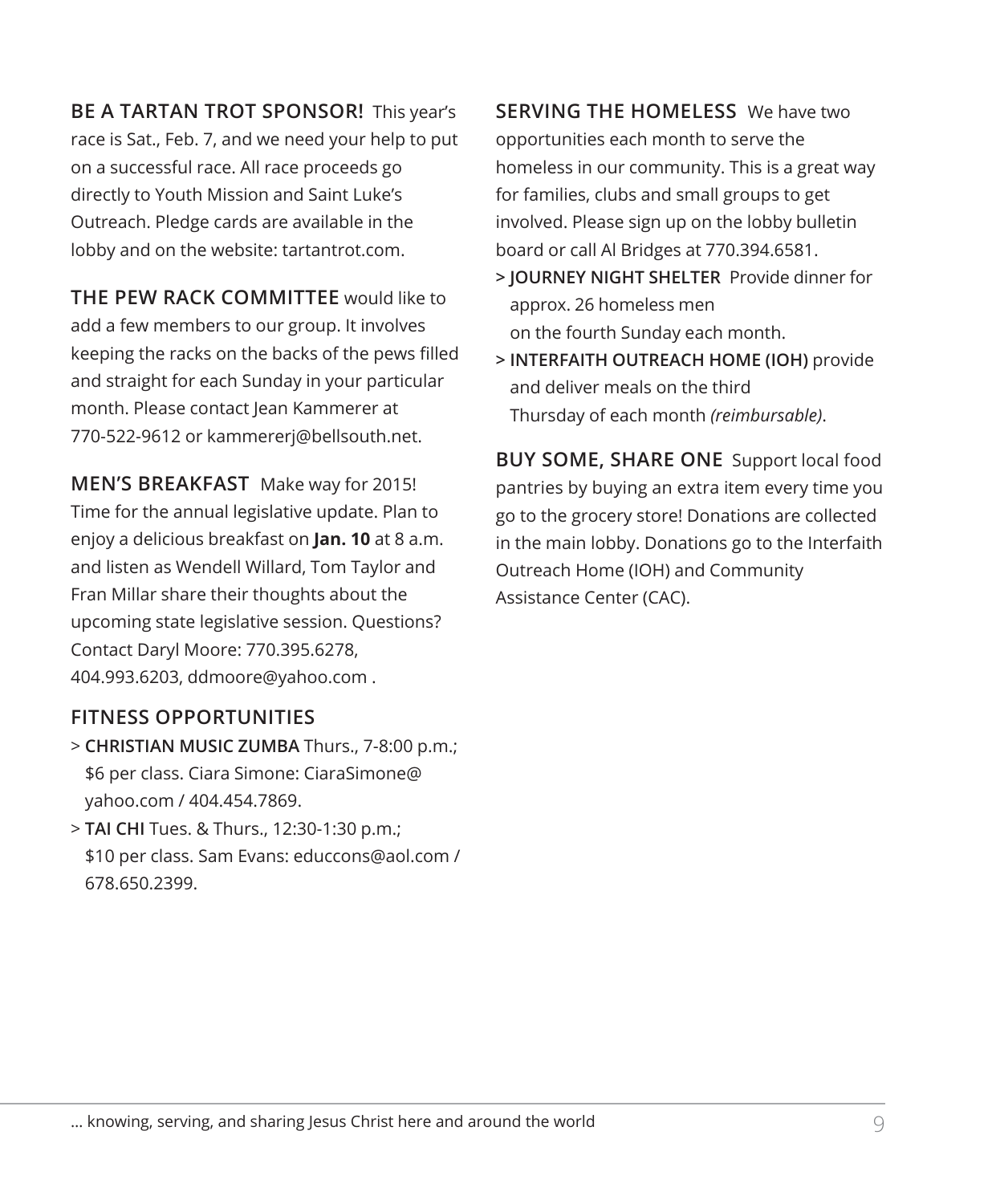**THE STEPHEN MINISTRY TEAM** wishes our Saint Luke's family a Happy and Healthy New Year.

What doesn't require sacrificing, like a New Year's diet, but leaves you feeling satisfied? What doesn't require hours of heavy lifting at the gym, but lifts your spirits? If your resolutions include taking better care of yourself, resolve to find a confidential, caring, one-to-one relationship with a member of the Stephen Ministry. Stephen Leaders Shannon Dill and Laura Strange are available to make confidential referrals – please don't hesitate to call on us.

**FAITH & FILM** meets the 3rd Friday of each month in room 207. It's an informal opportunity to watch great movies and explore your faith through the lens of today's film culture; bring a friend! Potluck dinner at 7 p.m.; the movie starts at 7:45 p.m. Please RSVP to Cindy or Josh Nunez at breakingbread14@gmail.com or 678.230.1236.

# **JAN. 16 The Visitor**

Widowed professor Walter Vale finds himself drawn to a different rhythm when he discovers an immigrant couple squatting in his Manhattan apartment and becomes wrapped up in their lives. *(2007) PG-13*

# **FEB. 20 Heaven is For Real**

 Heaven Is for Real is the true story of the 4-year-old son of a small-town Nebraska pastor who, during emergency surgery, slips from consciousness and enters heaven. When he awakes, he recounts his experiences on the other side. *(2014) PG*

# **MAR. 20 God's Not Dead**

 When college student Josh Wheaton encounters an atheistic philosophy teacher who insists that his students will only pass by admitting that God is dead, Josh dedicates himself to proving the professor wrong about God. *(2014) PG*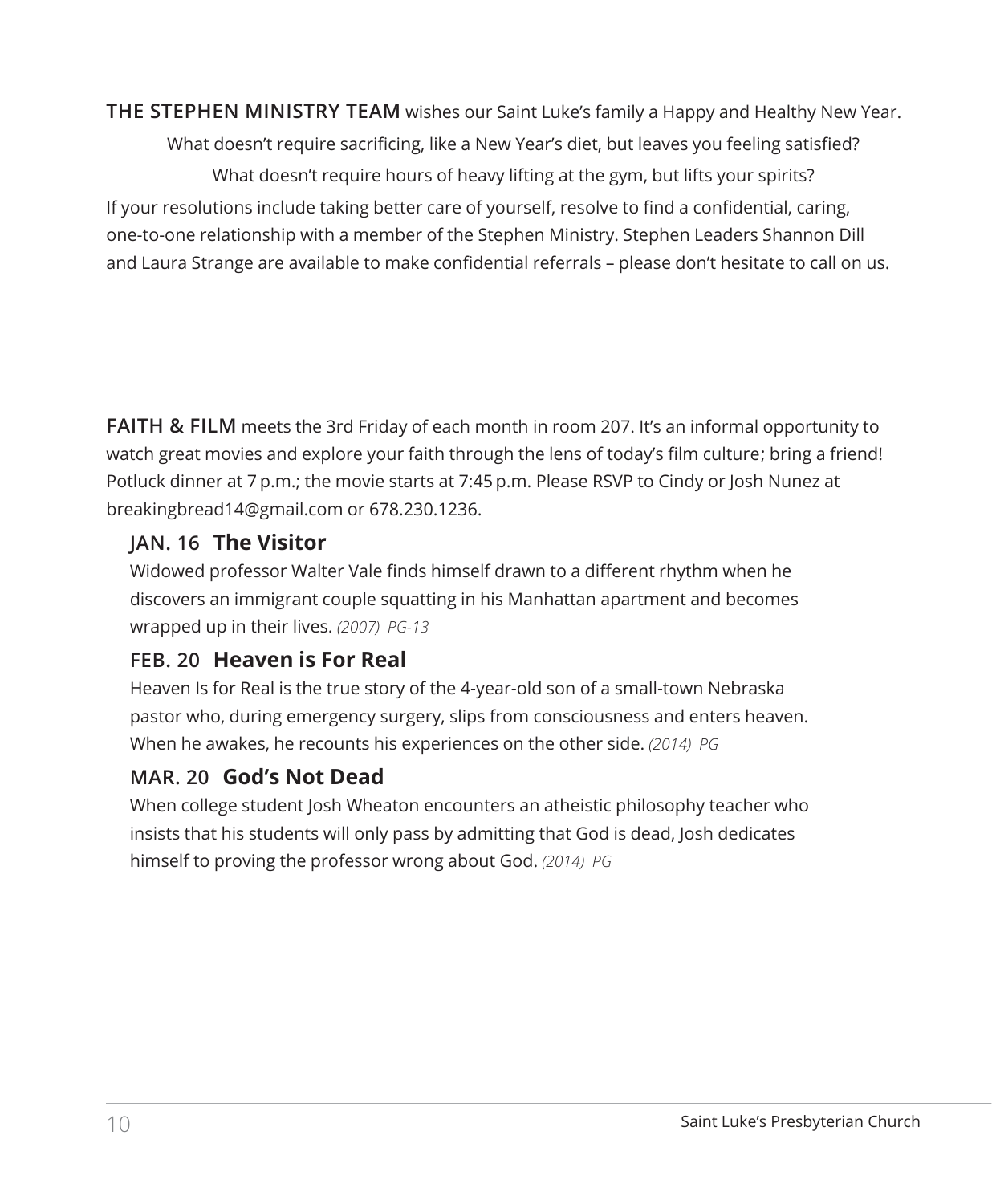Service Opportunities on Sundays

| cailinthelen@gmail.com<br>2nd-8th Graders; training required<br>SIGN UP: http://acolytes.slpres.org                                                                                                                                                  |
|------------------------------------------------------------------------------------------------------------------------------------------------------------------------------------------------------------------------------------------------------|
| triciaigleheart@gmail.com                                                                                                                                                                                                                            |
|                                                                                                                                                                                                                                                      |
| megwallace24@gmail.com<br>Bring breakfast on Sunday morning (reimbursable)<br>SIGN UP: http://breakfast.slpres.org                                                                                                                                   |
| FAITHFUL FRIENDS Catherine Anne Thomas: 770.393.1424 x228<br>cathomas@slpres.org<br>Lead our K, 1st & 2nd Graders during the 11:00 service<br>after "Tell Us Our Story." Materials & lessons provided.<br>SIGN UP: http://faithfulfriends.slpres.org |
| FLOWERS. Celeste Fischer: 404.434.8099 / Faye Cashwell: 770.409.1960<br>Flowers for the Sanctuary can be given in honor/memory of someone<br>or a special event. SIGN UP: Lobby Bulletin Board; \$80                                                 |
| megwallace24@gmail.com<br>SIGN UP: http://greeter.slpres.org                                                                                                                                                                                         |
| kammererj@bellsouth.net                                                                                                                                                                                                                              |
| RobyPrice@slpres.org<br>Training required<br>SIGN UP: http://soundcrew.slpres.org                                                                                                                                                                    |
|                                                                                                                                                                                                                                                      |